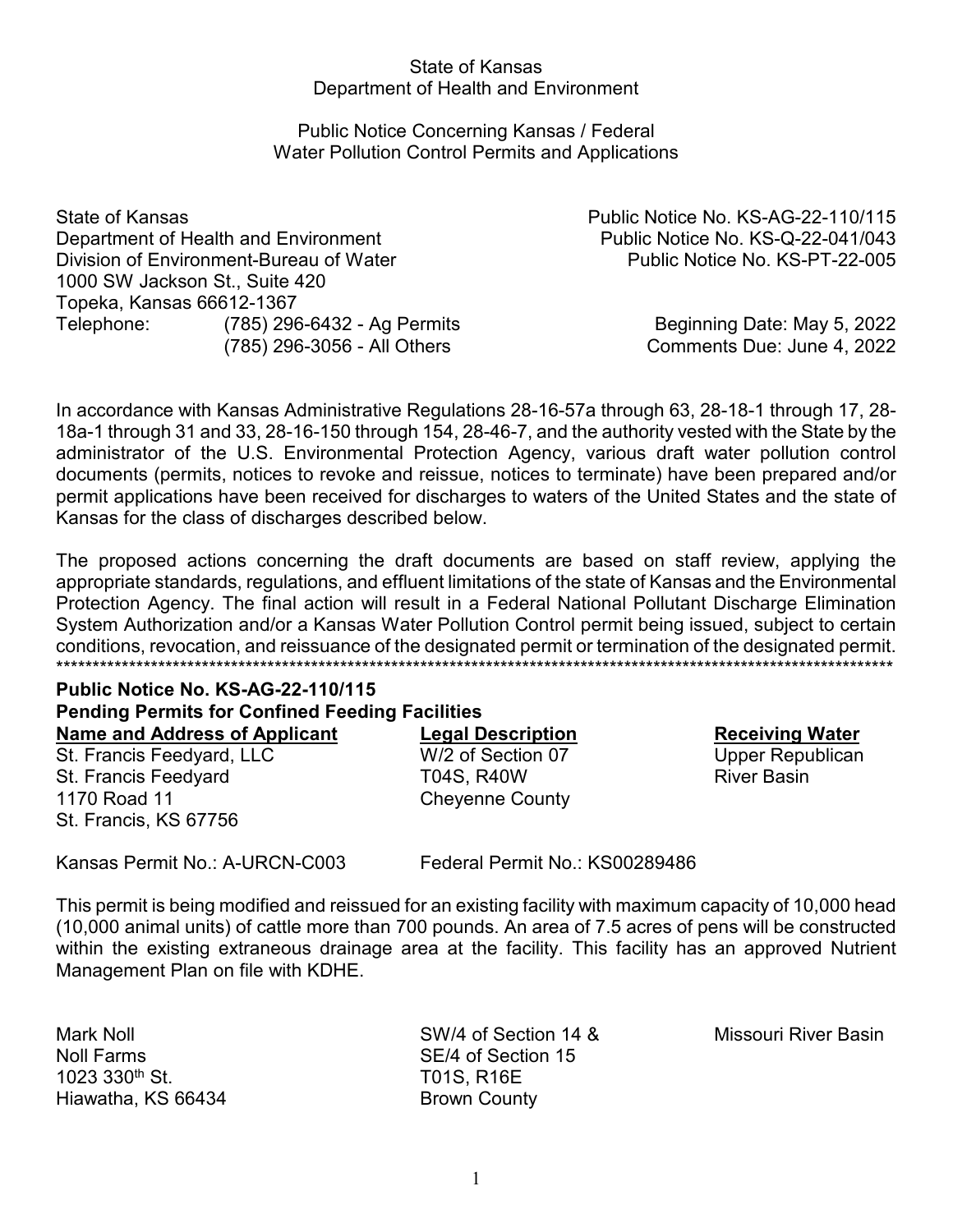Kansas Permit No.: A-MOBR-S007

The proposed action is to modify and reissue an existing State permit for an existing facility with a maximum capacity of 850 head (340 animal units) of swine more than 55 pounds, 300 head (30 animal units) of swine 55 pounds or less, and 300 head (300 animal units) of cattle more than 700 pounds, for a total of 670 animal units. This represents a decrease in the permitted animal units from the previous permit. This permit is also being modified to incorporate details in the facility description about decommissioned areas of the facility and add new reporting and record keeping requirements. This facility has an approved Waste Management Plan on file with KDHE.

Newton, KS 67114 Harvey County

Jerry Regier NW/4 of Section 18 Little Arkansas T23S, R02E River Basin

Kansas Permit No.: A-LAHV-S024

The proposed action is to reissue an existing State permit for an existing facility for 524 head (209.6 animal units) of swine more than 55 pounds and 246 head (24.6 animal units) of swine 55 pounds or less, for a total of 770 head (234.2 animal units) of swine. At time of permit issuance facility is unpopulated. There will be no change in the operation or permitted number of animal units from the previous permit. This facility has an approved Waste Management Plan on file with KDHE.

Double B & S Cattle The SE/4 of Section 34 Cimarron River Basin Double B & S Cattle Co Yard 2 T29S, R26W 10320 Wrangler Rd. The County Research County Fowler, KS 67844

Kansas Permit No.: A-CIFO-B001

The proposed action is to reissue an existing State permit for an existing facility 574 head (287 animal units) of cattle more than 700 pounds and 6 head (12 animal units) of horses, for a total of 299 animal units of cattle and horses, or 287 head (287 animal units) of cattle more than 700 pounds and 6 head (12 animal units) of horses, for a total of 299 animal units of cattle and horses, or a combination of the two with the total of cattle confined at any one time not exceeding 299 animal units. This facility has an approved Waste Management Plan on file with KDHE.

| Roy Henry<br>Henry's LTD<br>822 6 <sup>th</sup> Rd.<br>Longford, KS 67458 | NW/4 of Section 08 &<br>SE/4 of Section 05<br><b>T10S, R02E</b><br><b>Clay County</b> | <b>Smoky Hill River Basin</b> |
|---------------------------------------------------------------------------|---------------------------------------------------------------------------------------|-------------------------------|
| Kansas Permit No.: A-SHCY-H001                                            | Federal Permit No.: KS0017401                                                         |                               |

An update to the Nutrient Management Plan (NMP) was received for this existing facility currently permitted for 13,836 head (5,534.4 animal units) of swine weighing greater than 55 pounds and 8,596 head (859.6 animal units) of swine weighing 55 pounds or less; for a total of 22,432 head (6,394 animal units) of swine. The facility's NMP was updated to include less-limiting rate limitation changes for three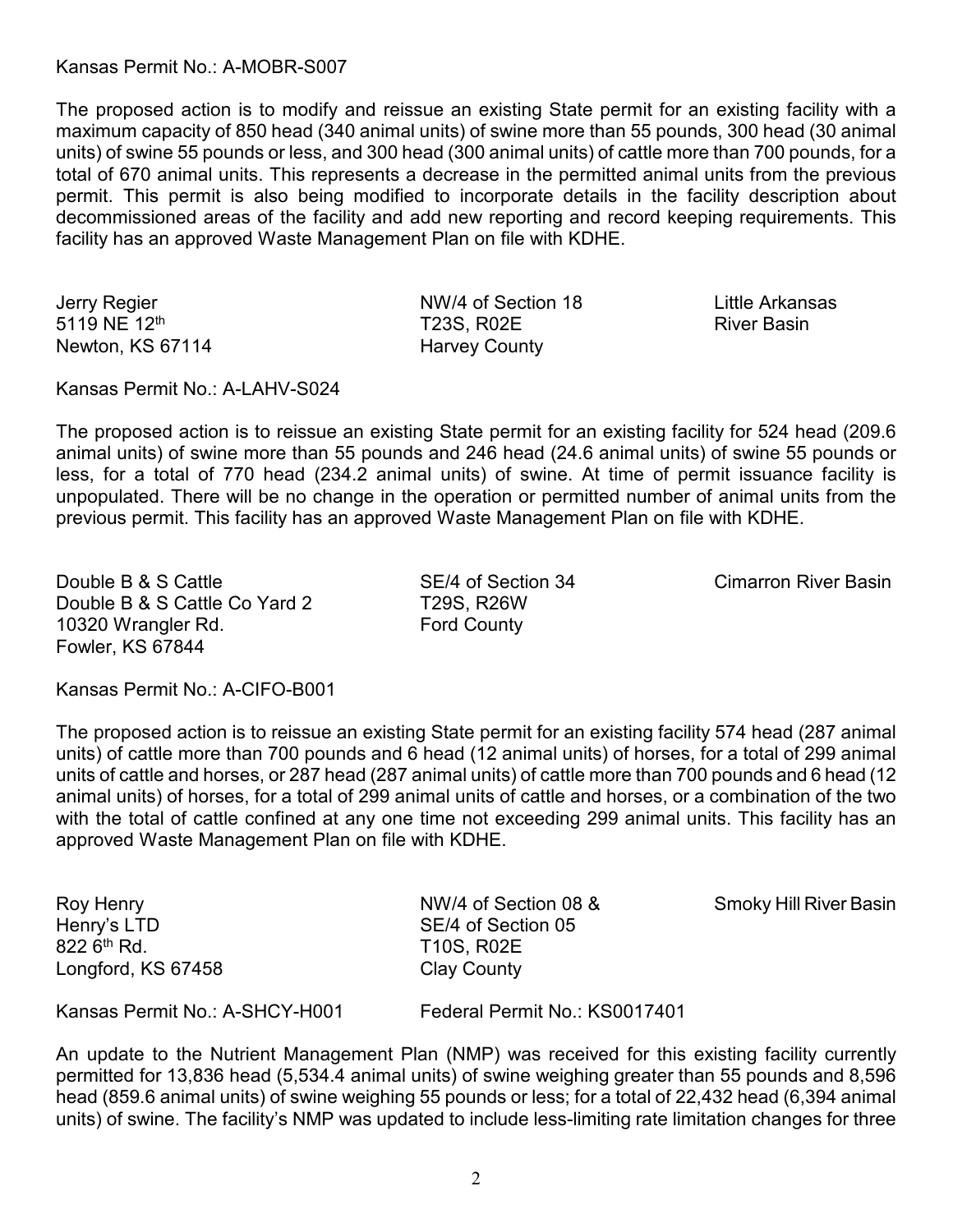fields. There are no changes to the permit or in the permitted number of animal units. Only the updated portions of the Nutrient Management Plan are subject to comment. This facility has an approved Nutrient Management Plan on file with KDHE.

Scott Foote Decatur County Beef, LLC 2361 Hwy 83 Oberlin, KS 67749

SE/4 & W/2 of Section 01 & N/2 of Section 12 T02S, R29W Decatur County

**Upper Republican River Basin** 

Kansas Permit No.: A-URDC-C002

Federal Permit No.: KS0115690

The proposed action is to approve an update to the Nutrient Management Plan (NMP) received for this existing facility currently permitted for 60,000 head (60,000 animal units) of beef greater than 700 pounds. The facility's NMP was updated to include the addition of nine new land application fields. There are no changes to the permit or in the permitted number of animal units. Only the updated portion of the Nutrient Management Plan is subject to comment. This facility has an approved Nutrient Management Plan on file with KDHE. 

## **Public Notice No.: KS-Q-22-041/043**

The requirements of the draft permit public noticed below are pursuant to the Kansas Surface Water Quality Standards, K.A.R. 28-16-28 (b-g), and Federal Surface Water Criteria.

NAME AND ADDRESS OF APPLICANT

N.R. Hamm Quarry, Inc. P.O. Box 17 Perry, KS 66073

**RECEIVING STREAM** Kansas River via **Stranger Creek** 

**TYPE OF DISCHARGE Process** Wastewater

Federal Permit No. KS0118486 Kansas Permit No. I-KS13-PO02 Legal Description: SW1/4, S7, T8S, R21E, Leavenworth County, Kansas Facility Name: Pennington Quarry #66

The proposed action is to reissue an existing State/NPDES permit for an existing facility. This facility is a limestone quarrying and crushing operation, with some rock washing. The wash-water generated on site and stormwater runoff is treated by a settling pond and does not discharge. Outfall 001A and 002A consist of quarry pit water and stormwater runoff. The proposed permit includes generic language to protect the waters of the State.

Jefferson County R.W.D. #13 1951 Wellman Road Lawrence, KS 66044

Kansas River via Mud Creek

**Process** Wastewater

Kansas Permit No. I-KS31-PO20 Federal Permit No. KS0096814 Legal Description: SE¼, S8, T12S, R20E, Douglas County, Kansas Facility Name: Jefferson County RWD #13 Lime Softening Water Treatment Plant Facility Location: 1915 E. 1600 Rd, Lawrence, KS 66044

The proposed action is to reissue an existing State/NPDES permit for an existing facility. This facility is a lime softening water treatment plant that treats groundwater from two Kansas River alluvial wells. Wastewater from the lime softening operation is discharged to a two-cell lagoon system for treatment,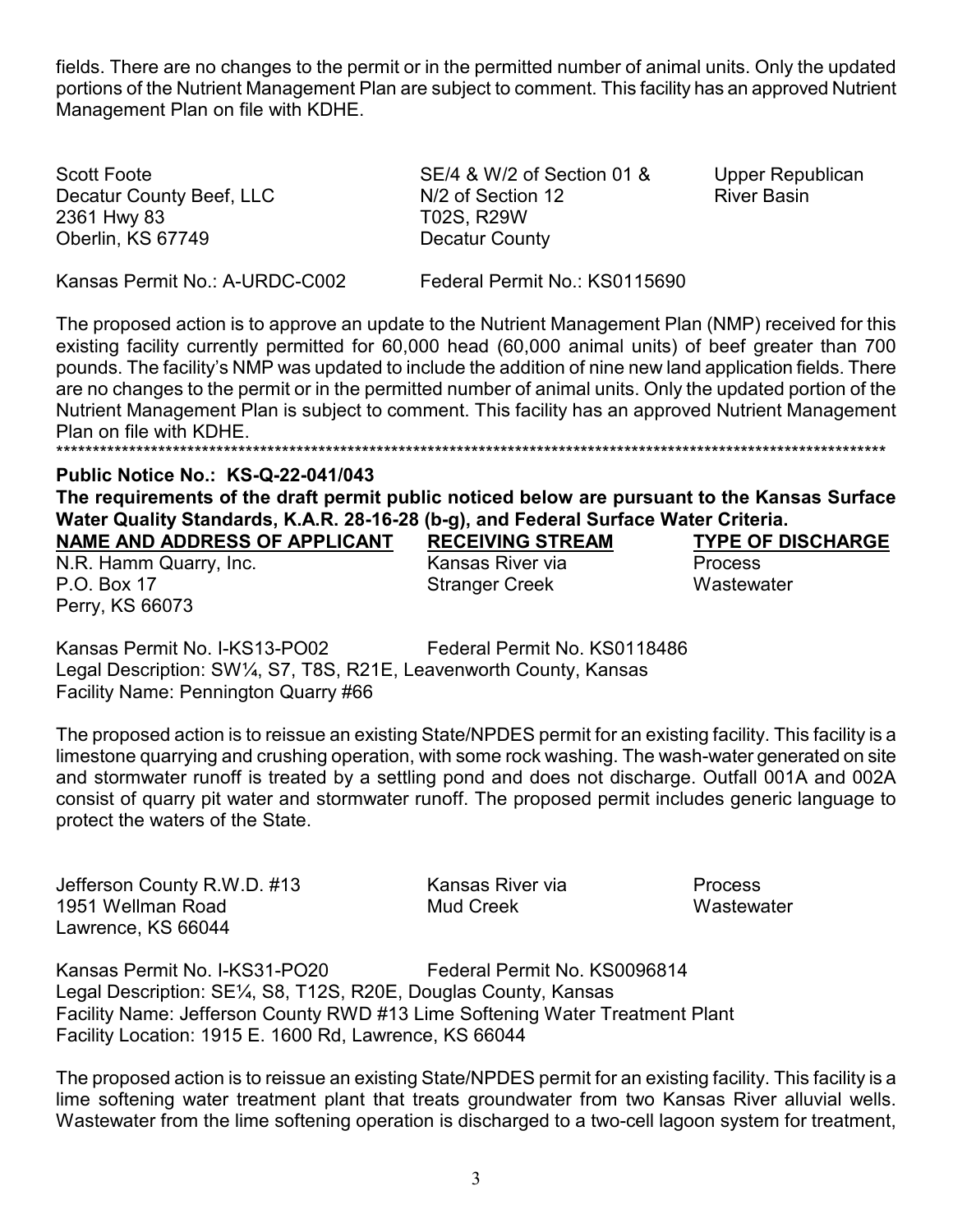which has a 0.69 surface area. Treatment sequence features a pre-chlorination unit, an aerator, a polymer feed system, a dual lime basin and filter backwash system. The proposed permit includes limits for total residual chlorine, total suspended solids, and pH.

St. John, City of P.O. Box 367 St. John, KS 67576 **Rattlesnake Creek** 

**Treated Domestic** Wastewater

Kansas Permit No. M-AR77-OO01 Federal Permit No KS0027791 Legal Description: SW1/4, SW1/4, SW1/4, S21, T23S, R13W, Stafford County, Kansas Facility Location: NW 10<sup>th</sup> Avenue & NE 50<sup>th</sup> Street

The proposed action is to reissue an existing State/NPDES permit for an existing facility. This facility is a three-cell wastewater stabilization lagoon system. The proposed permit contains limits for biochemical oxygen demand, total suspended solids, and ammonia, as well as limits for pH, E. coli, and total phosphorus. This NPDES discharging lagoon wastewater treatment facility has been reviewed for eligibility for the MDV for ammonia and has been determined to be eligible. Eligibility was determined through analysis of the facility's highest attainable condition (HAC) for ammonia and an Economic Eligibility Determination (EED) that assessed the impact of the cost of a new mechanical facility to the community's rate payers. The ammonia effluent limit was determined on 10/22/2021 by calculating the 99th percentile ammonia value from the facility's discharge monitoring reports resulting in an ammonia limit of 2.7 mg/L for this facility. The EED was completed on 3/7/2022. 

Public Notice No. KS-PT-22-005

The requirements of the draft permit public noticed below are pursuant to the Kansas Administrative Regulations 28-16-82 through 28-16-98, and U.S. Environmental Protection Agency **Pretreatment Regulation 40 CFR 403.** 

NAME AND ADDRESS OF APPLICANT Watco Companies, Inc.

315 W. 3rd Street Pittsburg, KS 66762

**RECEIVING FACILITY** Neodesha Municipal **Wastewater Treatment** Plant

**TYPE OF DISCHARGE** 

Process Wastewater

Kansas Permit No. P-VE29-OO03 Federal Permit No. KSP000094 Facility Name: Watco Mechanical Services, LLC Facility Location: 701 Klayder Drive, Neodesha, KS 66757

The proposed action is to reissue an existing pretreatment permit for an existing facility. This facility repairs and rebuilds tank and hopper railcars and has a primary Standard Industrial Classification (SIC) code of 4789. Approximately 50% of the rail cards cleaned may contain petroleum products, 32% may contain food grade products and 18% may contain chemical products. Since this area does not have a roof, contaminated storm-water runoff is also considered process wastewater. Process wastes can be neutralized and treated using a DAF system, if necessary, before being discharged to the City sanitary sewer. The proposed permit contains pretreatment limitations for pH, non-polar material, fluoranthene, and phenanthrene.

Persons wishing to comment on or object to the draft documents and/or permit applications must submit their comments in writing to the Kansas Department of Health and Environment (KDHE) if they wish to have the comments or objections considered in the decision-making process. All written comments

regarding the draft documents, application or registration notices received on or before June 4, 2022 will